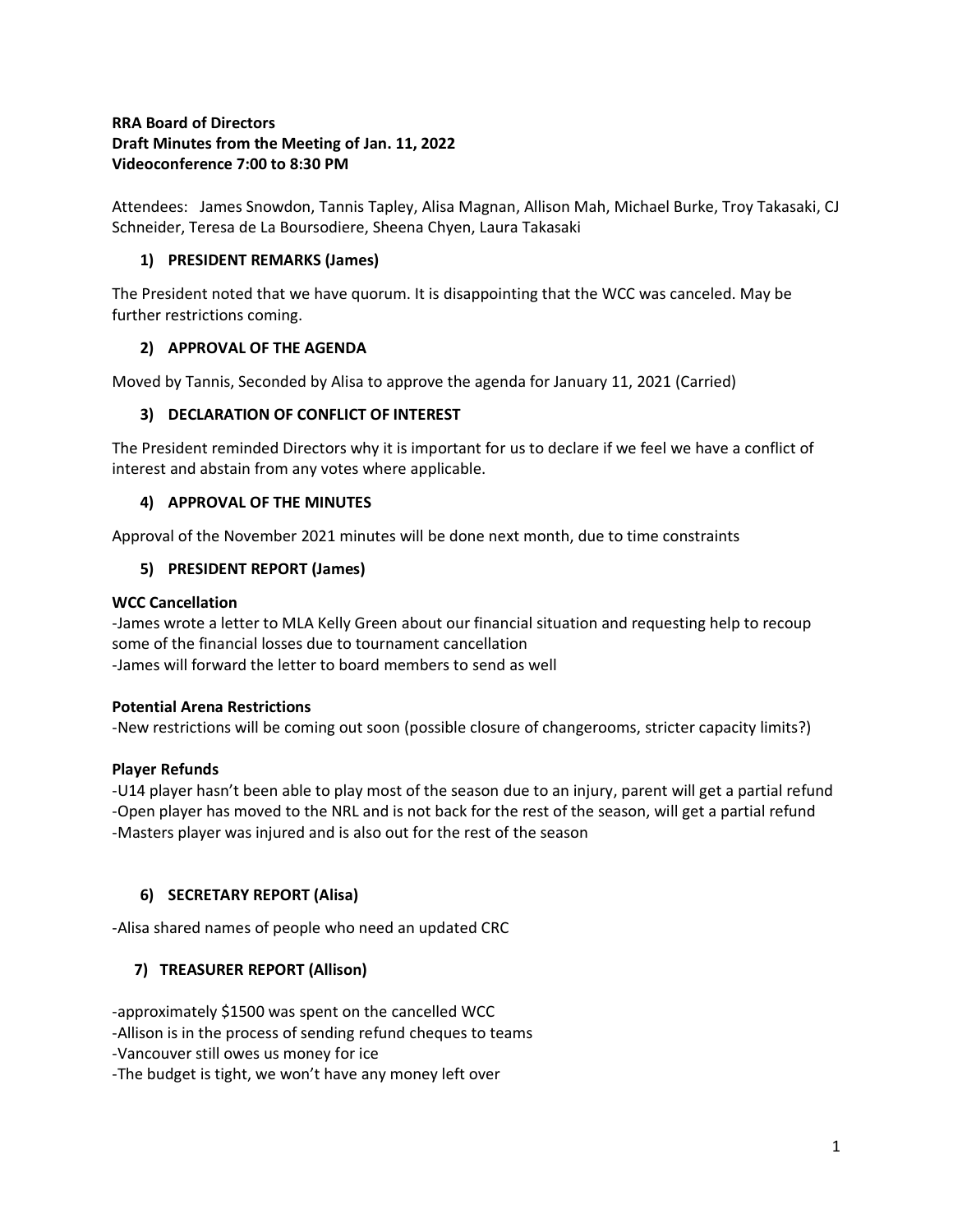**ACTION:** James will follow up with RBC about subsidizing the coaching course

# **8) WEB MASTER (CJ)**

-potential for a volunteer to help update the website

**ACTION**: James will follow up with Laura about specific changes to the website

### **9) REGISTRAR REPORT (Tannis)**

#### **WCC**

-Dan-D pak boxes will be distributed among the teams

### **Springette**

-planning to go ahead

### **10) HEAD REFEREE (vacant)**

-no report

**11) ICE SCHEDULER (Troy)**

-no report

# **12) EQUIPMENT (Eileen)**

-no report

# **13) PLAYER DEVELOPMENT (vacant)**

-no report

#### **14) HEAD COACH REPORT (Michael)**

-one U14 coach is in isolation, so James will ask George and/or Megan to help on Thursday -reminder that no adults should be on the ice without coaching certification and criminal record check

#### **15) RACA UPDATE (Laura)**

-may consider updating banners in the future -meeting space is available at Watermania and Minoru Centre for Active Living

# **16) PROMOTIONS (vacant)**

-no Gym Ringette or Come Try Ringette because of Covid

# **17) OTHER BUSINESS**